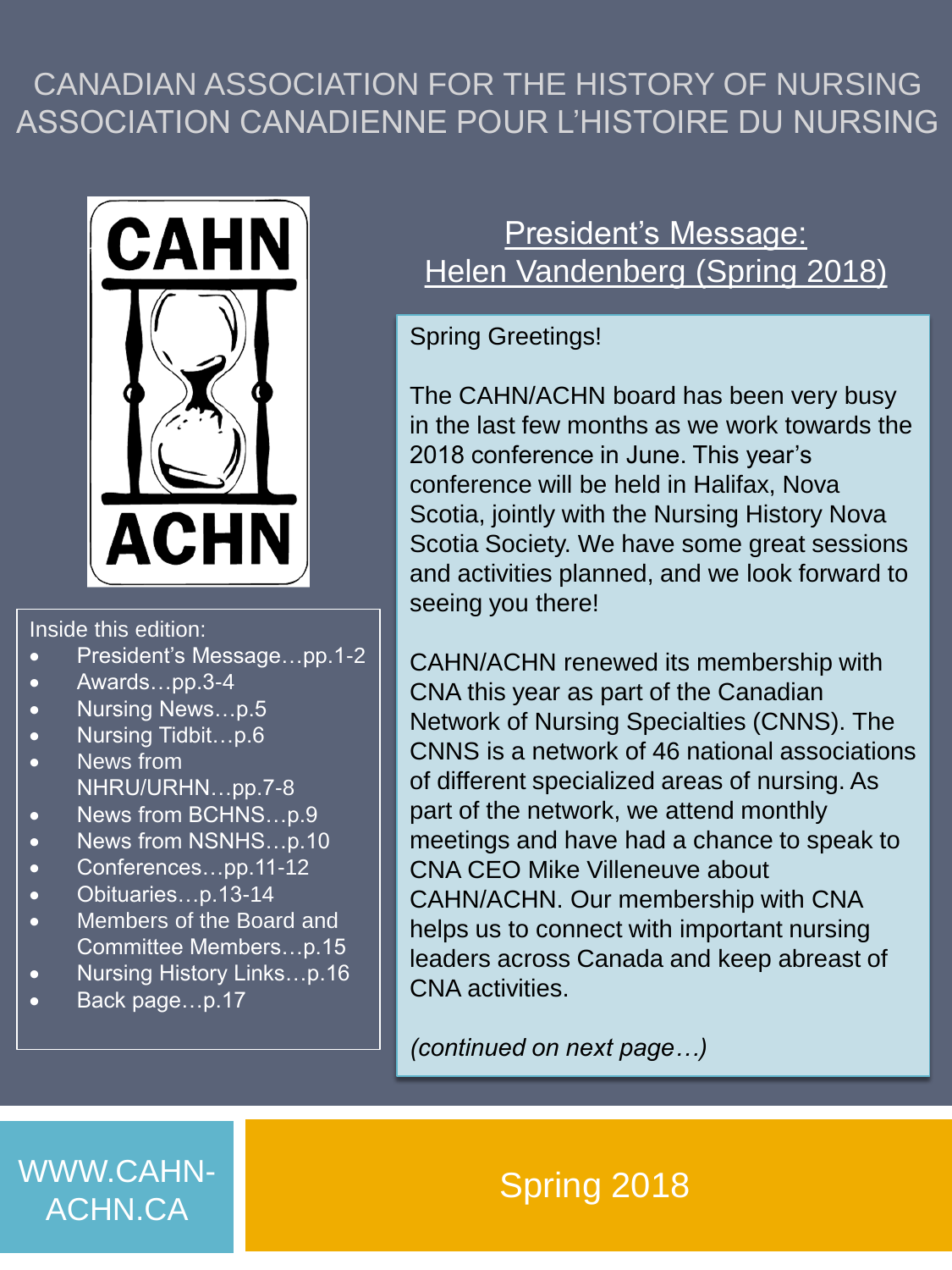As an attendee of the meetings, I have learned that many nursing speciality groups in Canada struggle with maintaining membership, maintenance/cost of websites, and adequate French translation of association materials. The network is currently undergoing many changes, so I will continue to report changes and future plans.

In this edition of the newsletter you will find updates about CAHN/ACHN's 2018 scholarships and awards winners. We provide a new section about the careers of new and continuing CAHN members. We offer updates from several Canadian nursing history societies, including the Nursing History Research Unit in Ottawa, the British Columbia Society for the History of Nursing and the Nursing History Nova Scotia Society. Anne-Marie Arseneault provides a moving obituary about the passing of professor emerita Nicole Rousseau, a scholar who will be much missed by those who have contributed to work on the history of nursing in Canada.

After this newsletter, our editor Michelle Filice will step down as communications chair. I want to thank Michelle Filice for her many years of service to CAHN/ACHN. Michelle joined our newsletter team in 2013 and has been involved with CAHN/ACHN for several years. We wish Michelle the best in her future endeavours.

Helen Vandenberg

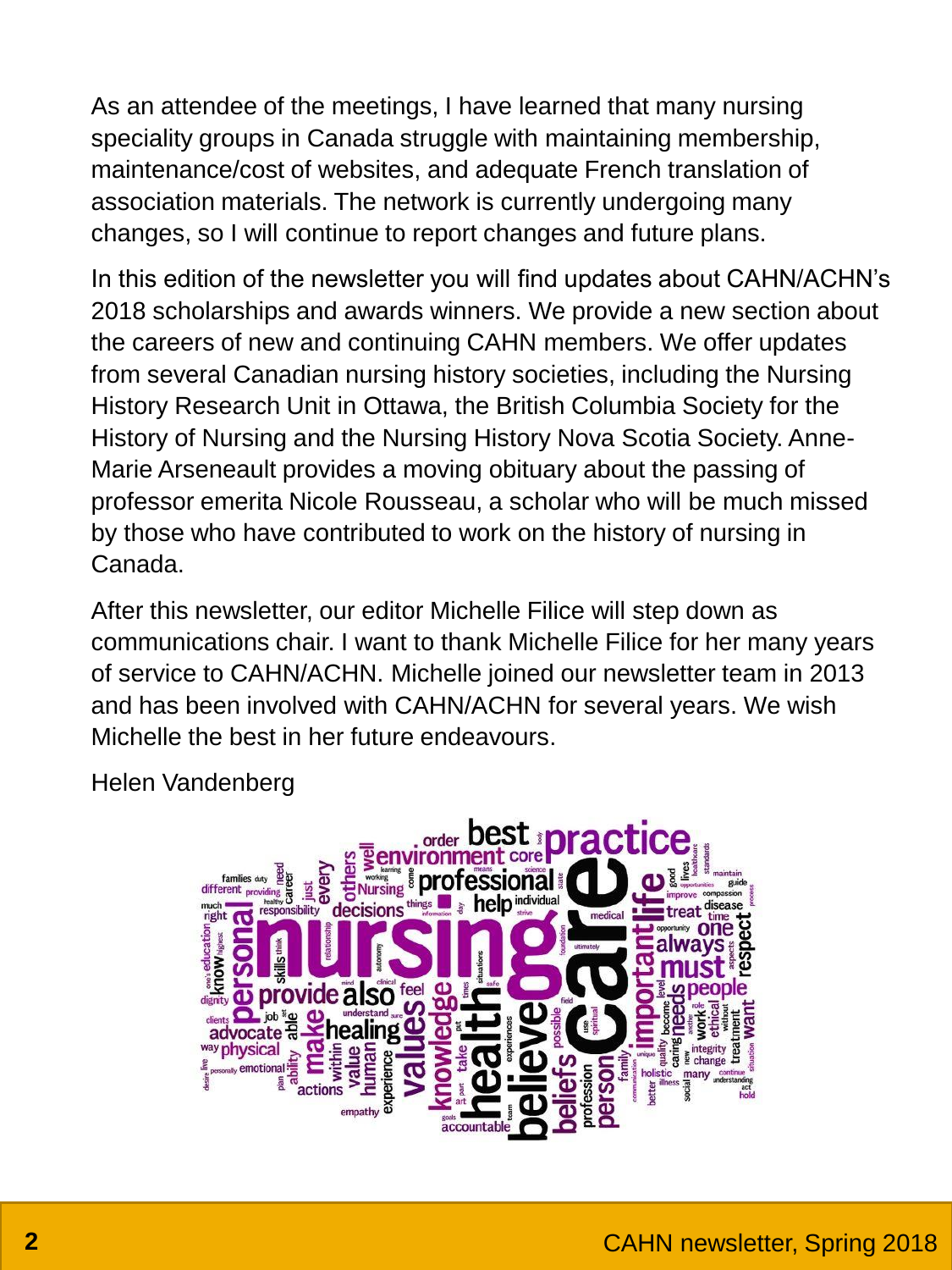



Two **CAHN-ACHN Allemang Scholarship** awards will be awarded to:

**David Hrag Yacoubian**, PhD Student, School of Nursing, UBC. Supervisor: Dr. Geertje Boschma.

Project: Canadian nurse's global-transnational leadership to confront genocide: The case of the Armenian genocide (Le leadership mondial et transnational des infirmières canadiennes face au génocide: l'exemple du génocide arménien*)*.

**Geneviève McCready**, PhD Student, Nursing History Research Unit, University of Ottawa / l'Unité de recherche sur l'histoire du nursing de l'université d'Ottawa.

Supervisor: Dr. Marie-Claude Thifault

Project: Soigner le corps social : savoirs des infirmières francophones soutenues par le Clergé catholique et oeuvrant dans les communautés du Canada (1934-1959). [The project seeks to focus on the influence and role of the Catholic Church beyond institutions and in the development of community-based care, specifically. The essential question is how did the Papal Encyclical Quadragesimo Anno drive changes in nursing beyond the hospital in the timeperiod 1934-1959.]

Two **CAHN-ACHN Vera Roberts Research** awards will be awarded to:

**Dr. Matthew S. Wiseman**, PhD, SSHRC Postdoctoral Fellow, Department of History, University of Toronto.

Project entitled: "Frontier Healthcare: Nursing at the Fort Churchill Military Hospital, 1948-1984."

*(continued on next page…)*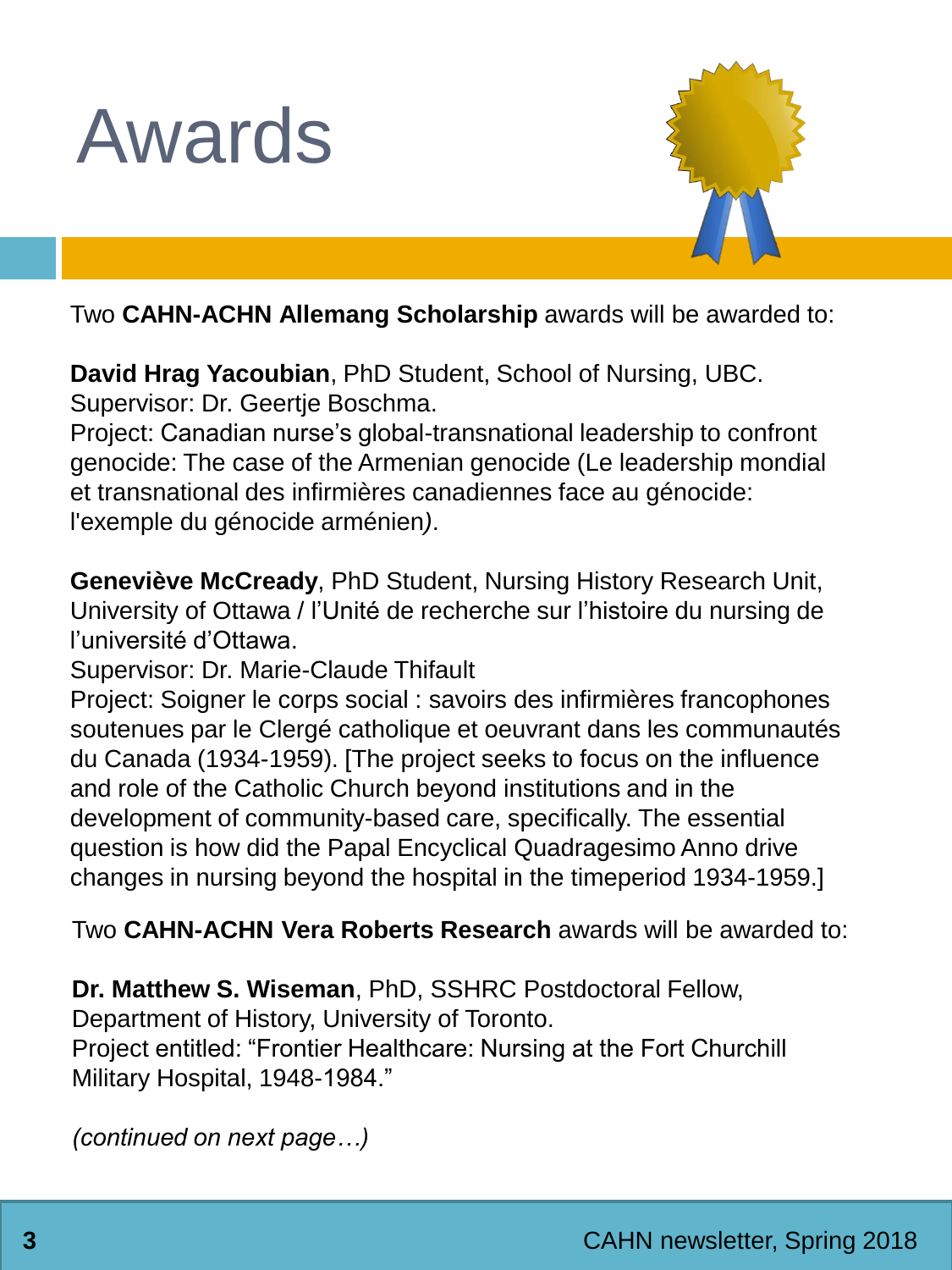Summary: This project is a historical research study about nursing at the Fort Churchill military hospital. Between 1948 and 1984, Fort Churchill was Canada's northernmost military base. Located on the shore of Hudson Bay in Manitoba's northeast corner, the base served as a gateway to the Canadian Arctic and hub for northern medicine. The base hospital accommodated the medical needs of service personnel and local population. It facilitated the training and placement of nurses throughout the Eastern Canadian Arctic, and the federal government regularly transferred patients from Arctic locations south to the military hospital. While nurses at the base hospital served as some of Canada's northernmost outpost workers, little scholarly research is available on the history of nursing at Fort Churchill. This project seeks to address gaps in the current literature of northern outpost nursing through primary and oral history research conducted in the Churchill, MB. [pending submission of ethical certificate].

**Dr. Alessandra Iozzo-Duval**, PhD, Research Associate, Nursing History Research Unit, Faculty of Health Sciences, University of Ottawa.

Project: "Nursing the North": Intersections of gender, race and visual culture in Canada's North, 1900-1960."

Summary: This project will undertake a visual cultural analysis to examine photographs portraying nurses and nursing in Canada's north (Yukon, Northwest Territories and Nunavut) from 1900-1960. This project will deepen current understandings of the gendered and cultural intersections surrounding the nursing and healthcare experience in Canada's north. At the same time, the proposed visual analysis will lend insight into the national narrative that was being constructed about Canada's north and the people who lived and worked there. Secondly, this project will take up a pedagogical question about the ways in which to extend a visual cultural analysis to the classroom, specifically to nursing students, as a way to teach critical historical skills which, I argue, extend well beyond histories of nursing but contribute to the development of intellectual rigor in nursing programs generally.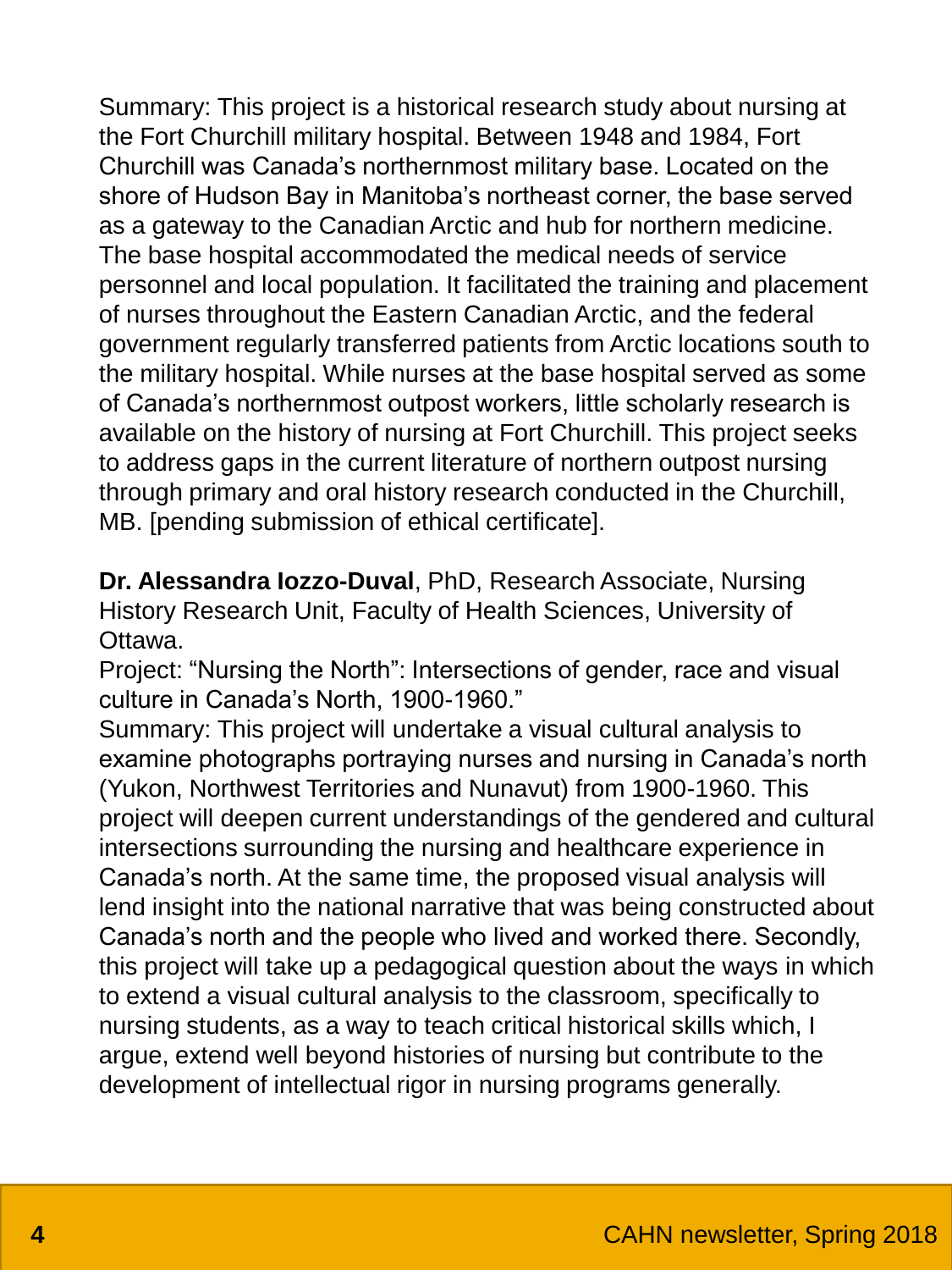# Nursing News



### **New Exhibits CBC News**

HSC Archives/Museum launched a new online exhibit that commemorates graduates from the Winnipeg General Hospital and Children's Hospital Schools of Nursing who served as nursing sisters during the First World War. It features photographs, photo galleries and textual records, such as letters and journals, that document the wartime experiences of these brave women.

You can access the site by clicking [here.](https://hscarchives.com/nursing-sisters-home/) This project was funded by the Province of Manitoba and the generosity of the Nurses' Alumni Association of the Winnipeg General Hospital and Health Sciences Centre.

Ann Thomas Callahan was one of Manitoba's first Indigenous nurses. CBC News reporter Lenard Monkman explored her journey from residential school to nursing in an article on her life. To read more about Callahan and her inspiring story, please read Monkman's article [here.](http://www.cbc.ca/news/indigenous/ann-thomas-callahan-indigenous-nurse-manitoba-1.4577447)

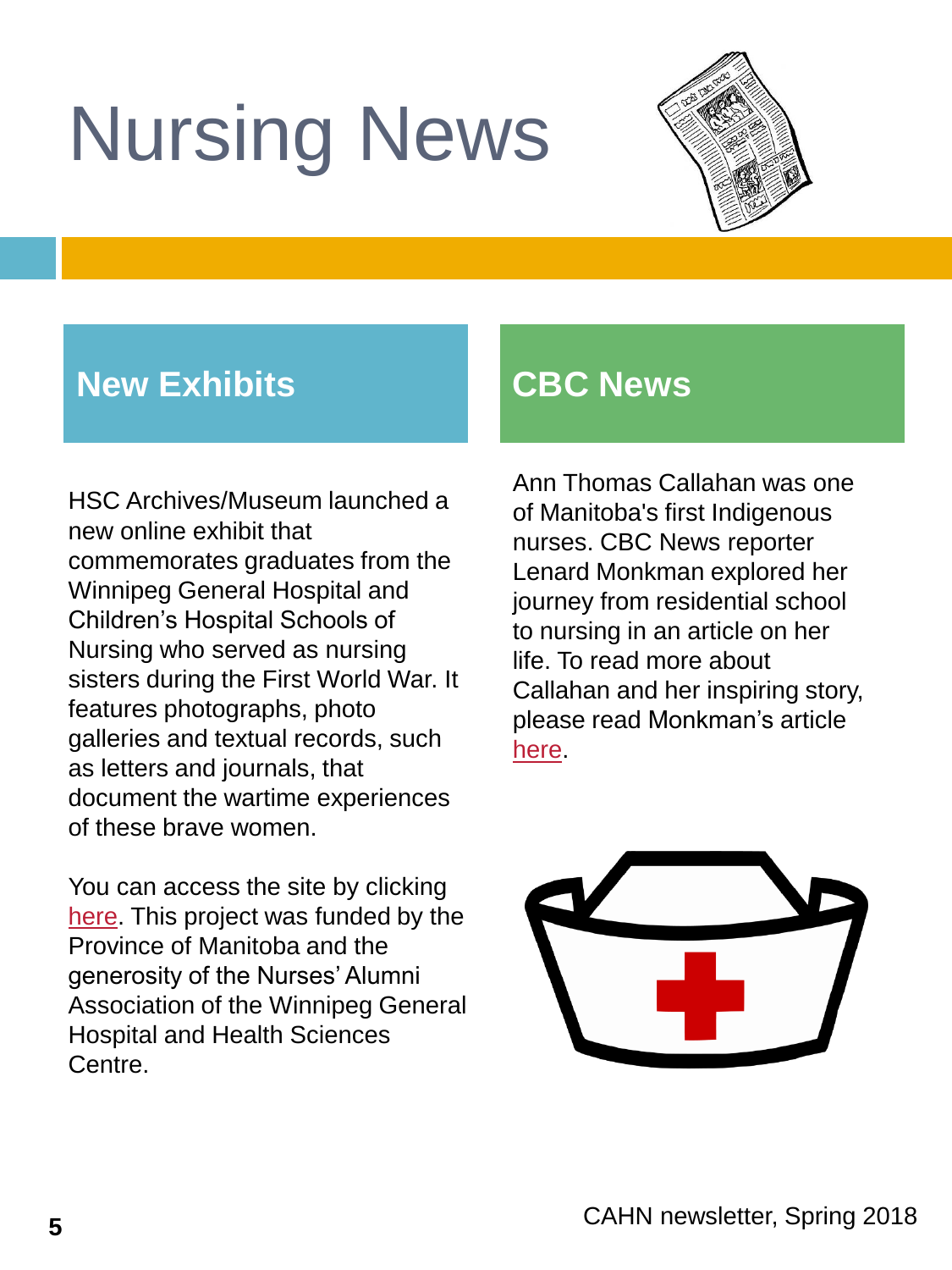# Nursing History Tidbit

### **DID YOU KNOW?**

Annie McKay, a nurse from Beaverton, Ontario was the first school nurse in Boston, Massachusetts in 1905. She established a system of health assessment, intervention and follow-up for all school children, which we still have today.

#### **Education and Career**

McKay was a graduate of Toronto General Hospital in 1894 and the Victorian Order Training School and served as District Nurse there for two years. She was assigned to visit three elementary schools in the South End area of Boston to supplement the work of the medical inspectors and improve the students' sanitation and personal hygiene. After only eight weeks on the job in the Quincy School



Toronto General Hospital (circa 1856-1913). Courtesy Toronto Public Library

district, Miss McKay saw 215 cases in school and made 576 home visits.

#### **Legacy**

In 2009, a ceremony was held at the home where she lived, 1521 Washington Street, Boston. A plaque was unveiled honoring her pioneering work.

Dorothy Keeney, nurse and historian with the Massachusetts School Nurse Organization, is completing a book about the history of school nursing in Boston, including several chapters about the life of Annie McKay.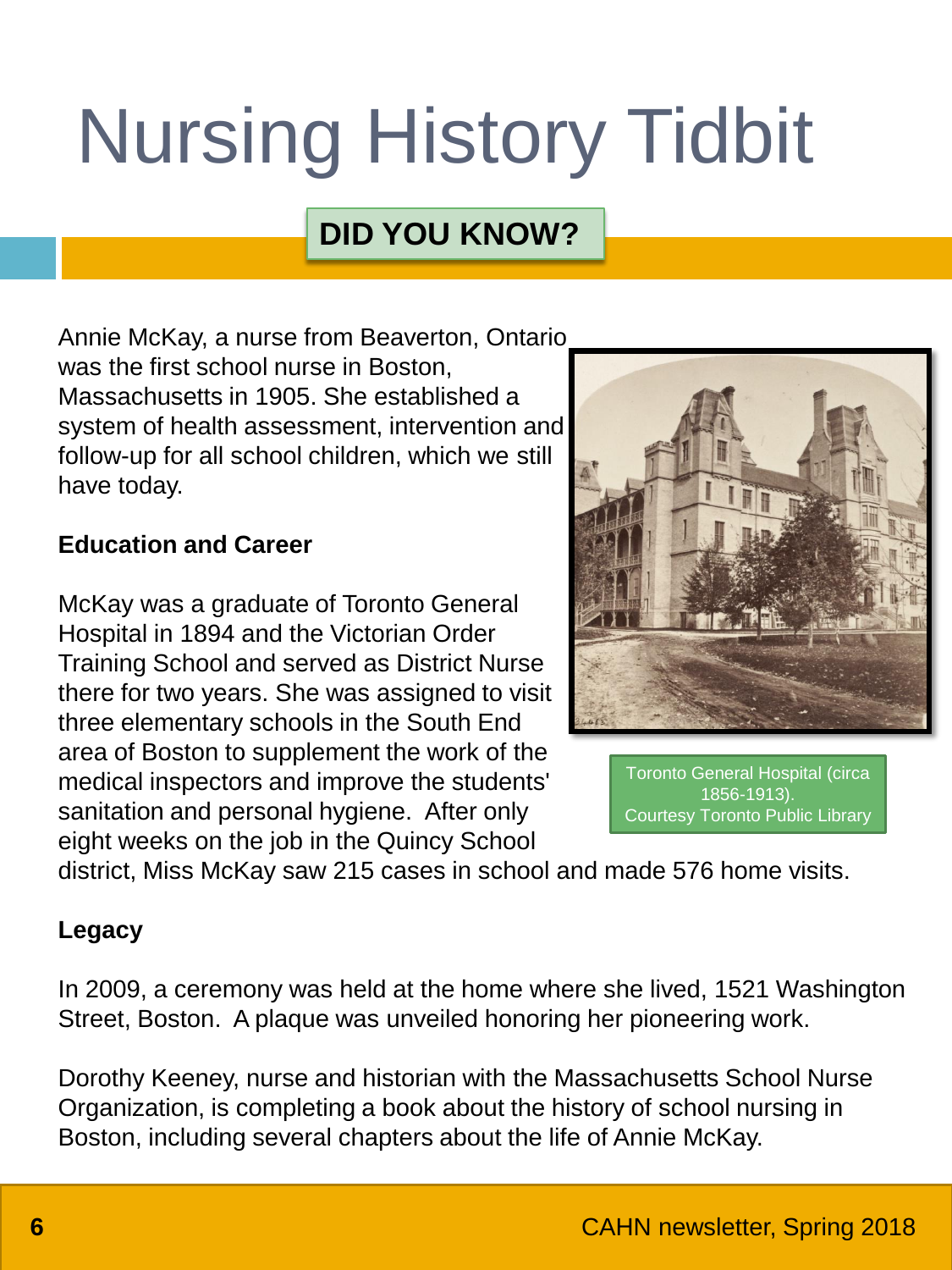## News from NHRU/URHN



The NHRU-URHN has had another busy academic year. One of the main priorities of our unit is to support our graduate students as they engage with nursing and health history. To this end, we held two research meetings over the course of the academic year, one in October and one in April. These research seminars are an opportunity for graduate students to present papers that are a work in progress, grapple with new ideas or test run a thesis defense. We were impressed with the quality of work and look forward to continuing to build a scholarly community committed to the development of nursing and health history at the University of Ottawa.

For the unit, the late fall and winter is when we concentrate heavily on planning for our graduate student conference. We are proud to host our third annual graduate student conference, May 17th, 2018 at the University of Ottawa. Each year graduate students take part in the planning of a conference that is dedicated to their work. This is a peer reviewed conference, with no registration fee and an opportunity to hone conference skills. This year we had a lot of very fine submissions and the evaluation committee had a difficult time narrowing down the selections for our one-day conference. We have an exciting program which includes our keynote speaker, Dr. Sarah Glassford whose most recent book, *Mobilizing Mercy: A History of the Red Cross*, was published in November of 2016. Dr. Glassford's presentation, The Trial of Jimmy Germ: Health, Play, and the Canadian Junior Red Cross, 1919- 1939, is sure to be the highlight of the conference and we are excited to have her share her work with us.

*(continued on next page…)*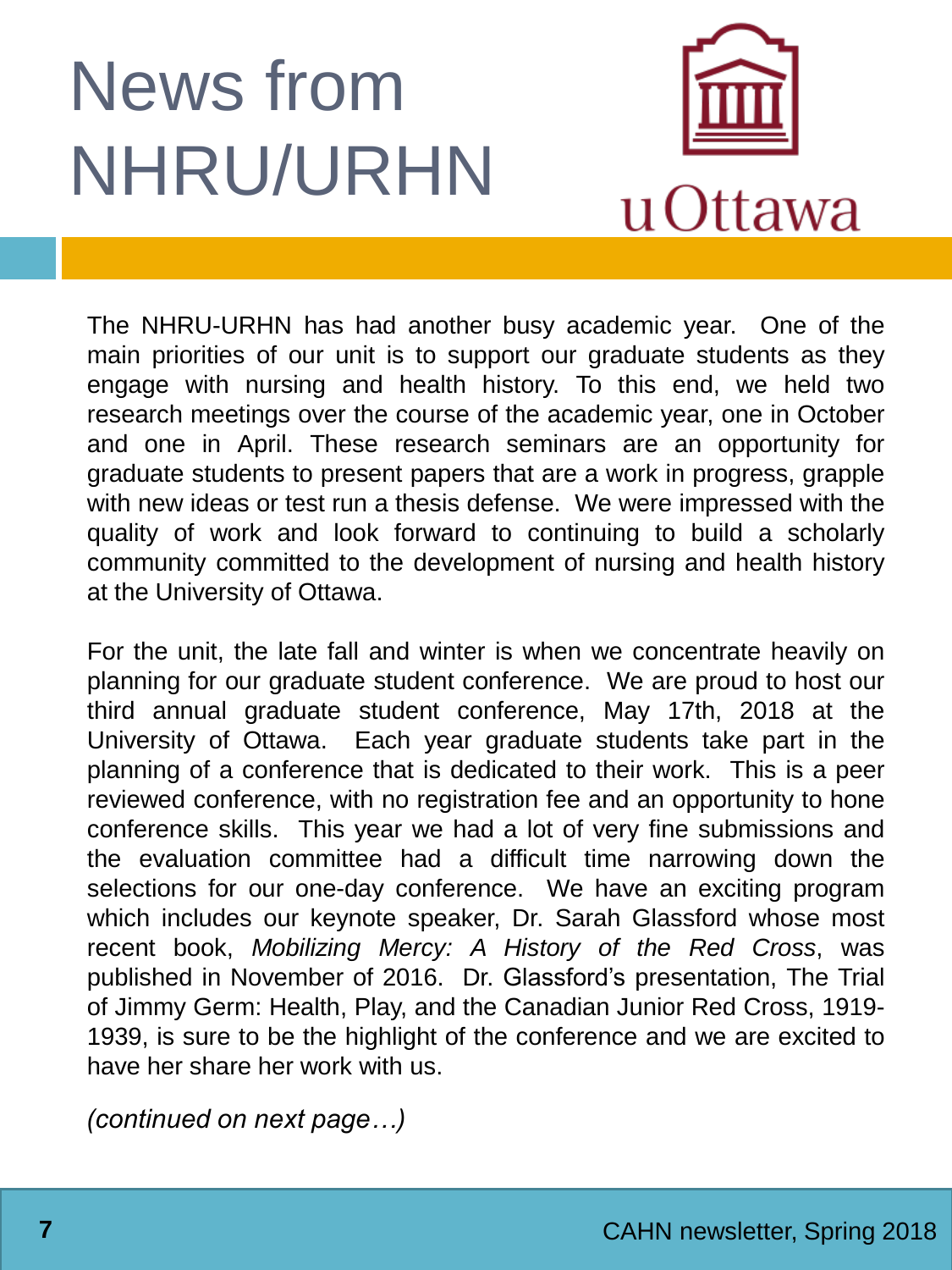We would like to take a moment to congratulate two unit members, Doctoral Candidate Geneviève McCready and Research Associate, Dr. Alessandra Iozzo-Duval. Both have been very fortunate to receive funding from CAHN/ACHN to assist with their individual research projects. As a small unit, we understand that the intellectual support of a community of scholars is as important as the financial support received. We are grateful to CAHN/ACHN for all the support!

We are excited to share that our Director, Dr. Marie-Claude, and unit member Dr. Alexandre Klein with Dr. Hervé Guillemain have published a new collection, La fin de l'asile? Histoire de la déshospitalisation psychiatrique dans l'espace francophone au XXe siècle. We are proud to see another contribution to the growing historiography from the francophone perspective. Dr. Alessandra Iozzo-Duval's article, " The Education of 'Good' and 'Useful' Citizens: Work, Disability and d/Deaf Citizenship at the Ontario Institution for the Education of the Deaf, 1892-1902," was also recent recently published in the new edited collection, *Untold Stories: A Canadian Disability History Reader* (Edited by Nancy Hansen, Roy Hanes and Diane Driedger).

Finally, we close out the academic year by looking forward to attending conferences this coming spring and summer. Many of our unit members will be attending various association meetings at the Congress of the Social Sciences and Humanities in Regina this June. We are looking forward to attending the CAHN/ACHN conference in Halifax this June 16-18th. We are pleased to have such a large contingent of unit members presenting papers, Geneviève McCready, Alexandre Klein, Sandra Harrison, Karine Aubin, Andrée-Anne Sabourin, Marie LeBel, Laurie Kirouac as well as friends of the unit, Evy Nazon, Emmanuel Delille. We are excited to share our projects and enjoy the company of colleagues in Halifax this June.

Unit



**Nursing** Unité **History** de recherche Research sur l'histoire du nursing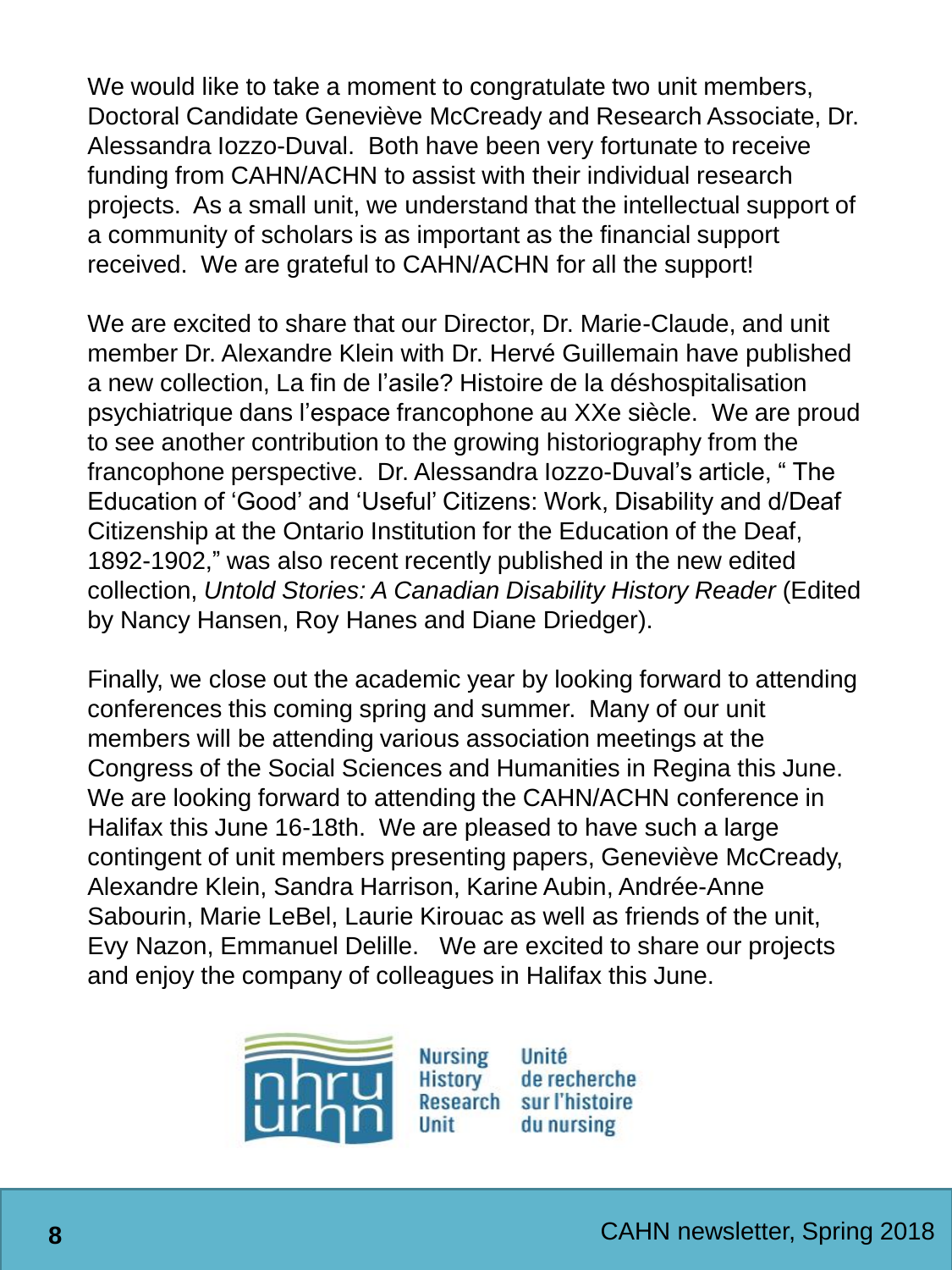# News from BCHNS

On March 8th, 2018, BCHNS held the 5th Nursing History Symposium, "In Search of Nursing's History", in the UBC Woodward Library. Speakers from the library described the history of the collections, preserving nursing and health history in a time of



digitalization and open collections, archival records, archiving networks of support, and records and collections on Nursing History in the UBC Archives.

Helen Vandenberg, a former winner of a BC History of Nursing Scholarship, joined the gathering from Saskatchewan using current technology and presented a paper on digital collections from a user perspective.

Prior to lunch, participants did self-guided walking tours of displays at the entrance and in the Woodward Memorial Library, the Mc Kechnie Room and the two BC History of Nursing Society displays in the Sherrington Room.

This very successful event was planned by the panelists and BC History of Nursing members Geertje Boschma, Catherine Haney, Nan Martin, and Kathy Murphy.

Click [here](blogs.ubc.ca/nursinghistory/) to view a blog of the Symposium, and [here](https://open.library.ubc.ca/cIRcle/collections/historyofnursinginpacificcanada/46624/items/1.0364287) for a video of panel talk.

Information provided by the BCHNS website. For more info, visit their site: <http://www.bcnursinghistory.ca/>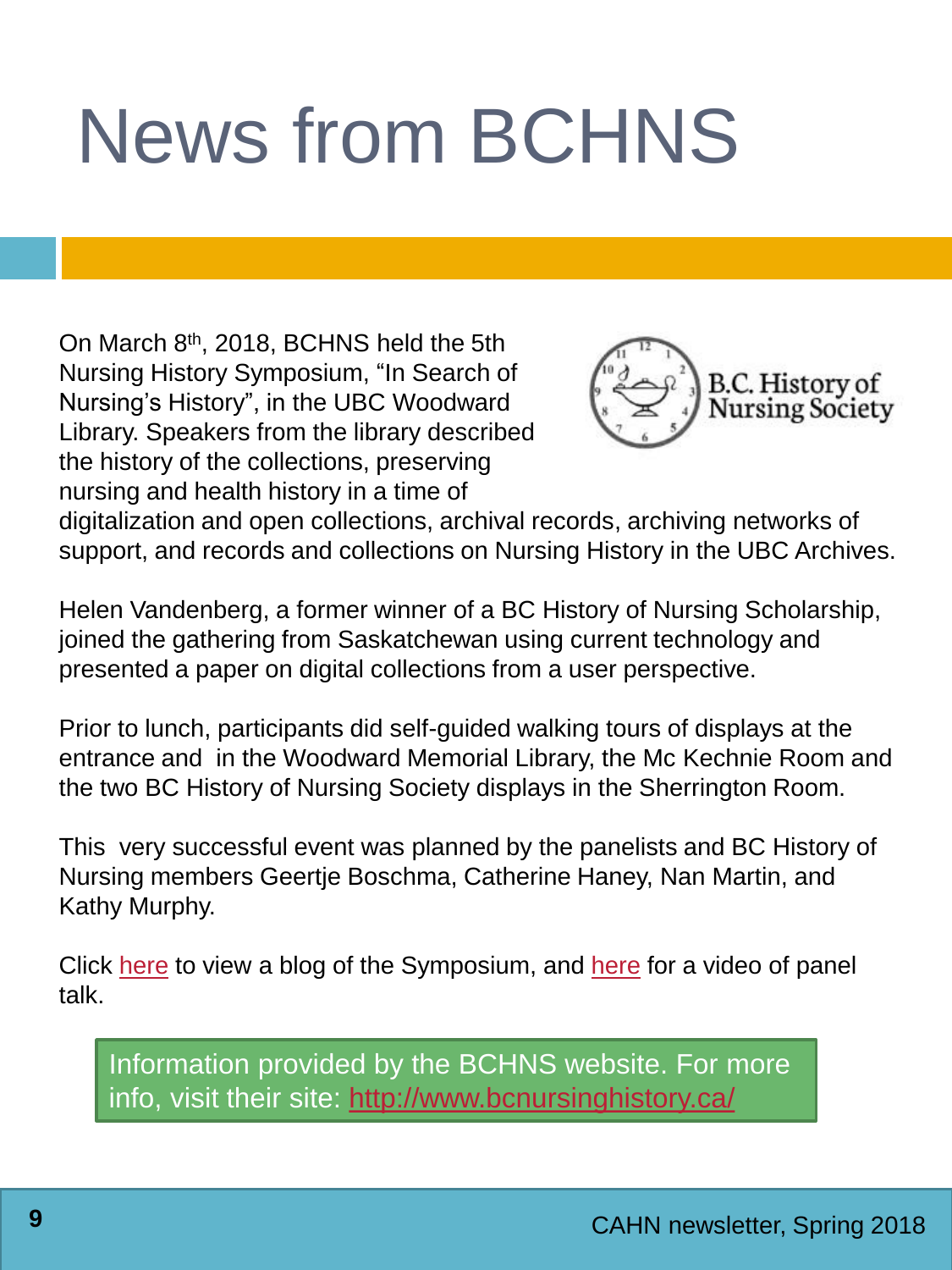# News from the NS Nursing History Society

### Information provided by the BCHNS

A large group of nurses from the Nova Scotia Nursing History Society attended the public ceremonies in Halifax to commemorate the 100th Anniversary of the Halifax Explosion. The Halifax Explosion, on December 6, 1917, resulted when a Norwegian vessel collided with a French cargo ship laden with high explosives. The resulting fire ignited the cargo, causing a devastating explosion that killed at least 2,000 people from the blast, flying and fallen debris, onshore fires, and collapsed buildings, and an estimated 9,000 others were injured. It was the world's largest artificial explosion before advent of nuclear weapons in the Second World War.

The NSNH society commissioned and dedicated a bench to honour those nurses who worked day and night to assist victims of the tragic explosion. Blizzard conditions prevented arrival of trains bringing health care workers from other parts of Canada, and NS nurses were true heroines. Finally a trainload of nurses and doctors arrived from Boston to help care for the wounded. The bench is located on the grounds of Fort Needham Memorial Park in Halifax near the huge Bell Tower Monument commissioned by the government.

BC History of Nursing Society sent a donation to NSNH to help pay for the bench and to show solidarity with this group of nursing historians. NSNH nurses also were part of the Nova Scotia delegation that travelled November 30 to Boston for the city's annual tree lighting. Each year, to say thank you for the support Boston provided, the province of Nova Scotia sends Boston a gigantic Christmas tree. There, the NS nursing historians met and shared experiences with colleagues from that area.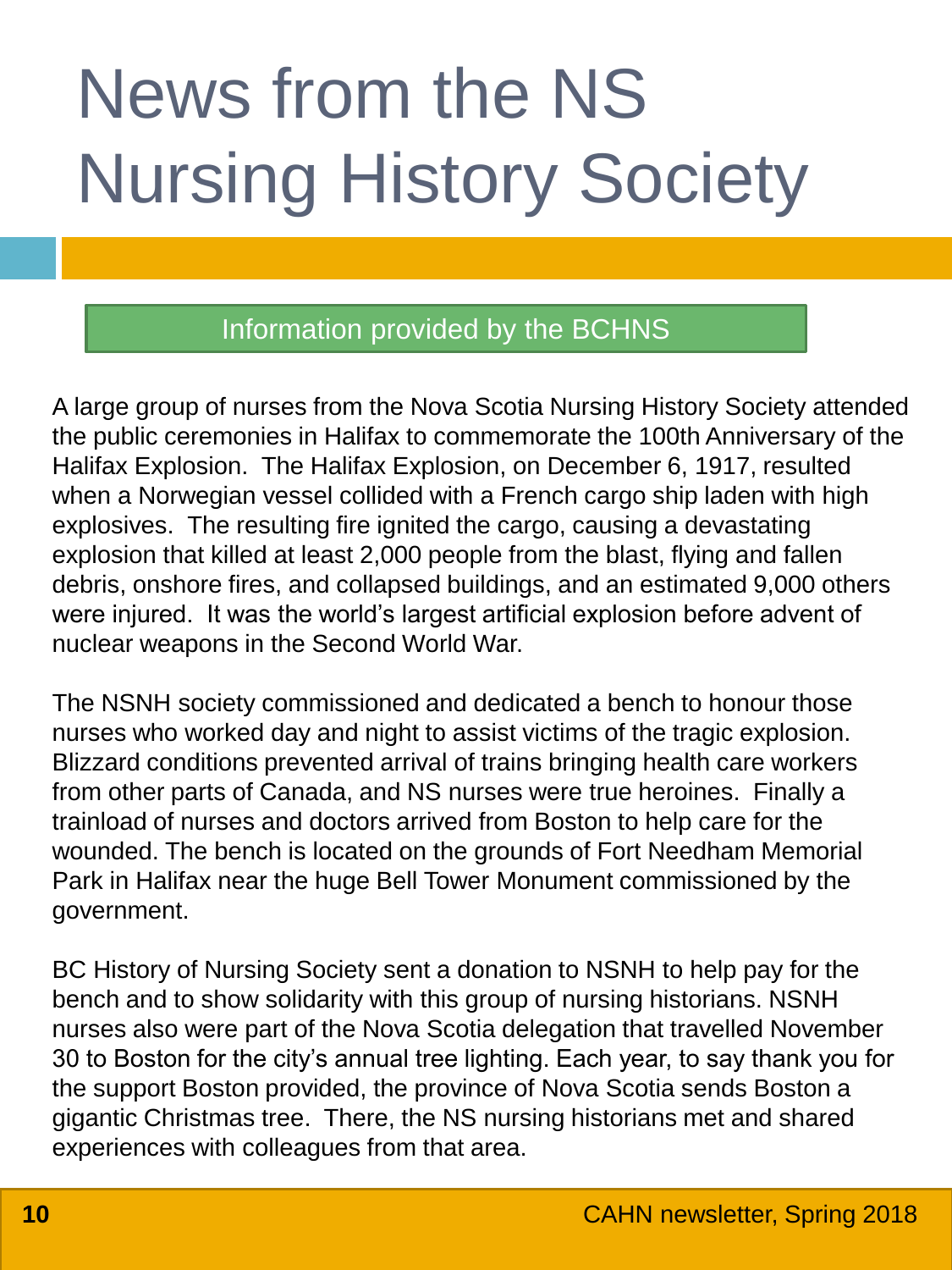# Conferences

**CAHN/ ACHN Annual Conference June 15 – 17, 2018 in Halifax, Nova Scotia** Hosted by Nursing History NS Society

#### **Tracing Nurses' Footsteps: Nursing and the Tides of Change**

This conference will explore how, when and where nurses' footsteps influenced the progressive changes in health care, policy, education and clinical practice. Presenters will consider some of the following questions:

Where has nursing come from? What have been the ups and downs, trials and tribulations along the journey? How have social, political and economic forces influenced the history of nursing? How were challenges met, with passing or lasting impact? Who were the nurses that provided the foundational values and vision that established present realities, and challenges confronting nursing today? What can we take from history as it relates to the future expansion of the profession?

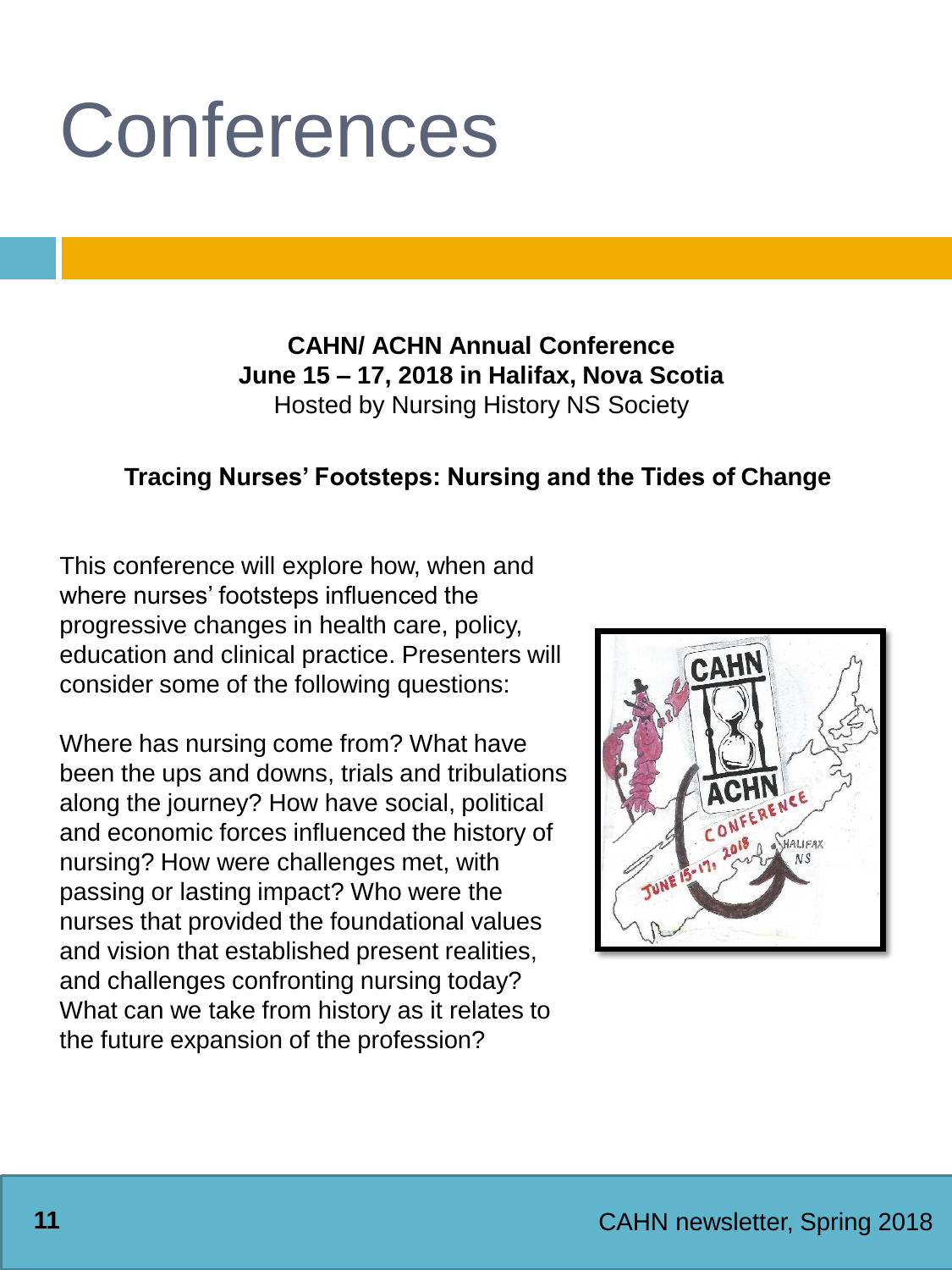### **University of Ottawa Nursing History Conference**



*\*English to follow\**

L'histoire du nursing et de la santé vous intéresse? Vous êtes invité(e) à assister à la Conférence : **Lever le voile: Revisiter les événements, les perspectives et les voix de l'histoire du nursing et de la santé**, qui aura lieu le 17 mai 2018 à l'Université d'Ottawa.

Il s'agit d'un événement gratuit et bilingue, où des étudiants de maîtrise et doctorat de différentes université vont présenter leurs travaux en histoire du nursing et de la santé. De plus, notre conférencière invitée, Dre. Sarah Glassford, présentera: "The Trial of Jimmy Germ: Health, Play, and the Canadian Junior Red Cross, 1919-1939".

Cet événement sera suivi par un cocktail réseautage, lancement de livre et tirage de prix. Si vous êtes intéressé(e), SVP vous inscrire en cliquant sur le lien suivant: <https://doodle.com/poll/qpb669c2n67xuhwd>

\*\*\*

Interested in nursing and health history? Then consider attending the conference: **Lifting the Rug: Revisiting the Events, Perspectives and Voices of Nursing and Health History**. It will take place on May 17, 2018 at the University of Ottawa.

This is a free, bilingual event, where masters and doctoral students from different universities will present their work in the field of nursing and health history. In addition, our guest speaker Dr. Sarah Glassford will present: "The Trial of Jimmy Germ: Health, Play, and the Canadian Red Cross Junior, 1919-1939".

This event will be followed by a networking cocktail, book launch and prize draw. If you are interested, please register by clicking on the following link: <https://doodle.com/poll/qpb669c2n67xuhwd>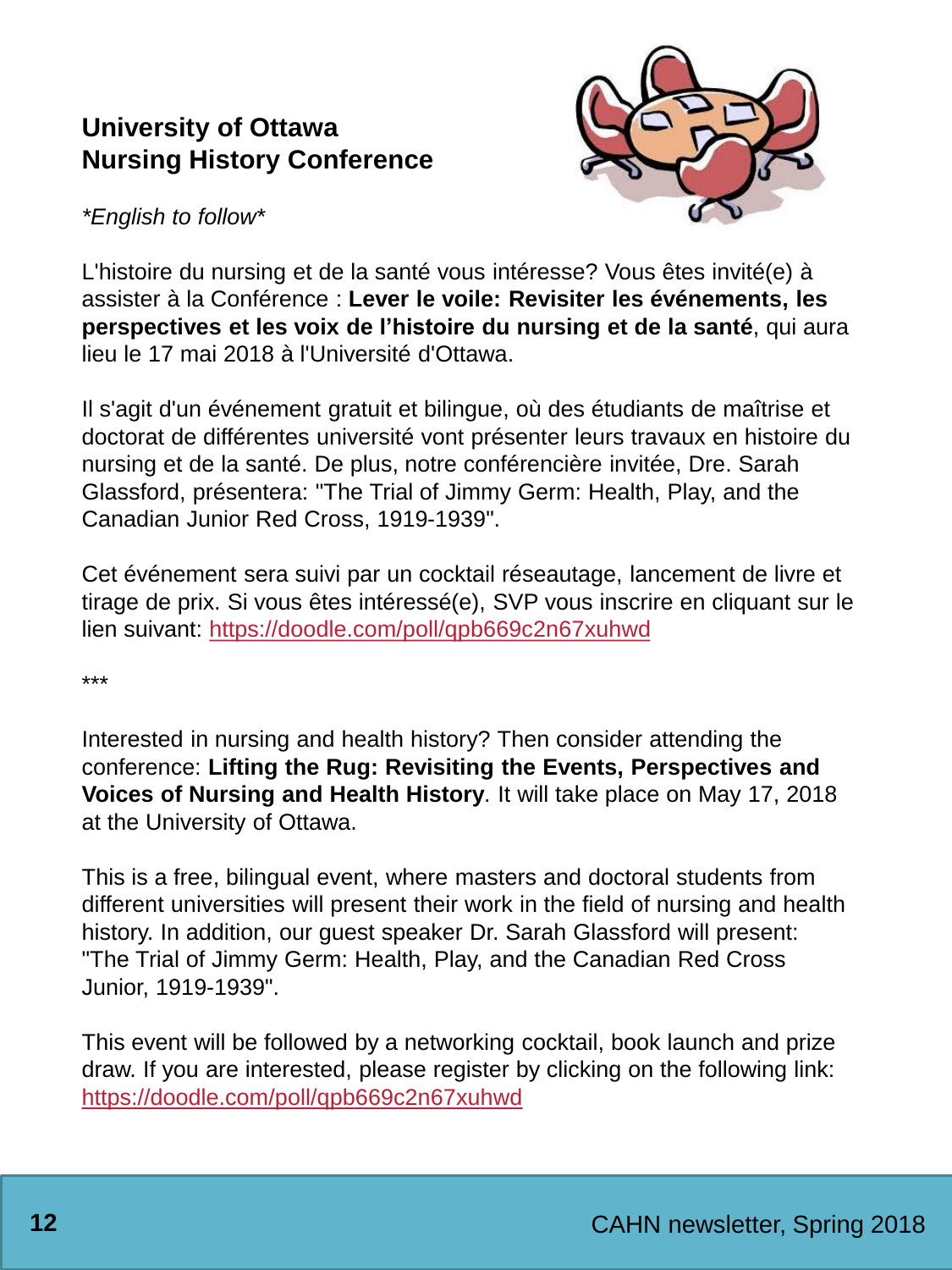# **Obituaries**



### **Nicole Rousseau**

*\*English to follow*

Nicole Rousseau, professeure émérite de la

Faculté des sciences infirmières de l'Université Laval, et ancienne membre de CAHN/ACHN est décédée à Québec le 19 février 2018. Nicole est devenue membre de l'Association dès ses débuts et a participé à plusieurs conférences annuelles.

Passionnée par le soin infirmier, sa spécificité et le rôle autonome des soignantes, elle consacra plusieurs années à une recherche, avec Johanne Daigle, historienne à l'Université Laval, sur les infirmières de colonie, celles qui oeuvraient loin des centres urbains. Les résultats de leur projet furent publiés en 2013 dans Infirmières de colonie: Soins et médicalisation dans les régions du Québec, 1932-1972. Elles ont également signé un article dans Nursing History Review et ailleurs.

Les membres de CAHN/ACHN se rappelleront du livre Sans frontières: Quatre siècles de soins infirmiers canadiens publié en 2005, sous la direction de Christina Bates, Diane Dodd et Nicole Rousseau. Dans cet ouvrage Nicole a collaboré avec Judith Young pour le chapitre sur le nursing laïc durant la période de la Nouvelle-France et contribué à un autre chapitre avec Diana Dodds et Jayne Elliott sur le nursing en régions éloignées au Canada.

Nicole était membre du groupe de travail qui a oeuvré à la mise sur pied de ce qui est devenu l'Unité de recherche sur l'histoire des soins infirmiers à l'Université d'Ottawa. Ses travaux de recherche et ses publications ont mieux fait connaître l'histoire des soins infirmiers au Québec.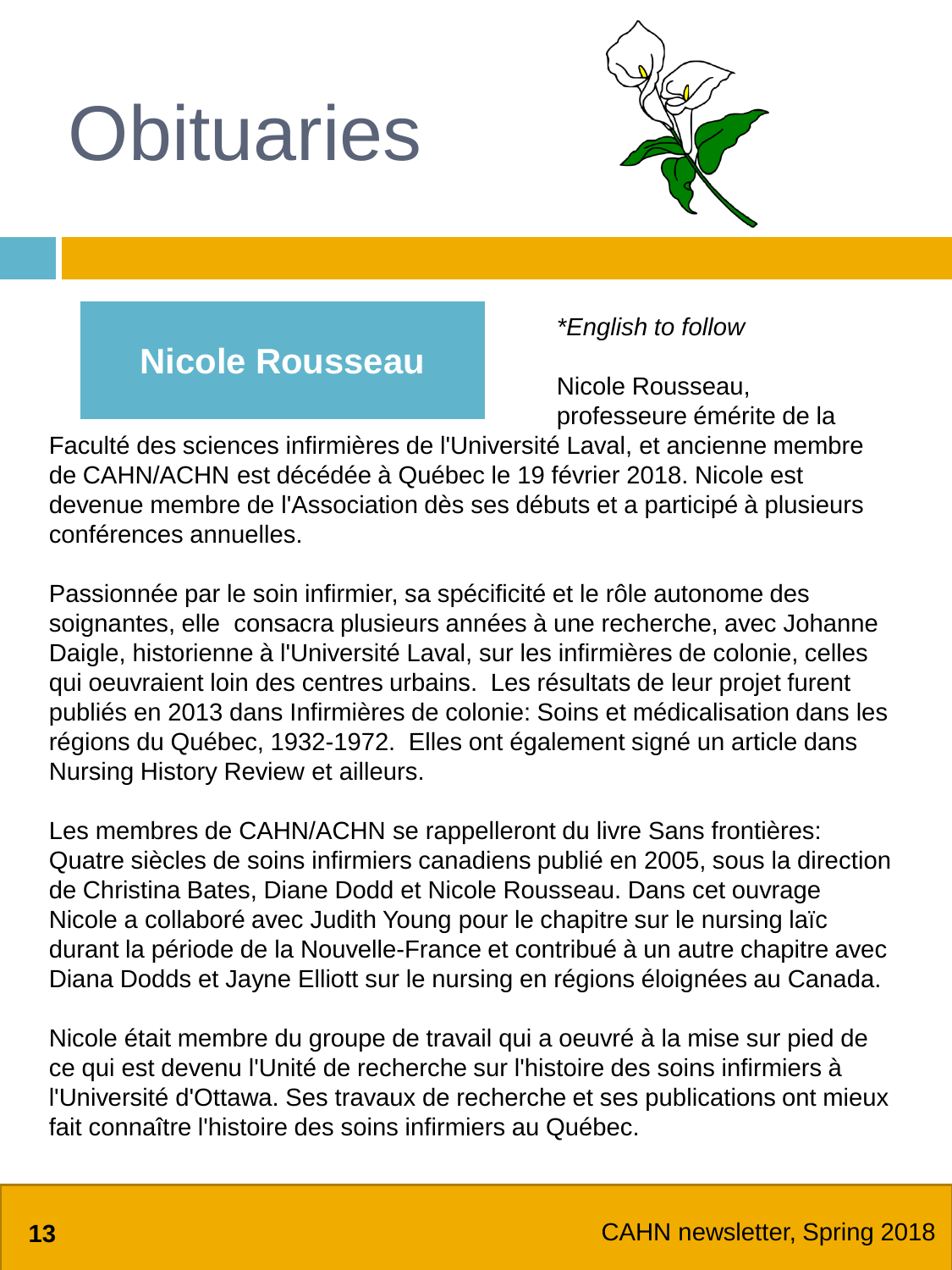Nicole Rousseau, professor emerita at the Faculté des sciences infirmières, Université Laval passed away on February 19, 2018. She became a member of CAHN/ACHN in its early years and attended several annual conferences.

Passionate about nursing care, the specific role of nurses and the need for more autonomy, she spent several years researching the work of nurses in the isolated regions of Québec. With Johanne Daigle, historian at Université Laval, she published, in 2013, the results of their research in Infirmières de colonie: soins et médicalisation dans les régions du Québec 1932-1972, and elsewhere. They also published in the Nursing History Review, in English.

CAHN/ACHN members will remember On all frontiers: four centuries of Canadian nursing by Christina Bates, Diana Dodd and Nicole Rousseau. Nicole also collaborated with Judith Young on the chapter on lay nursing during the New France period and contributed to another chapter with Diana Dodd, Jayne Elliot on nursing in the isolated regions of Canada.

Nicole was also a member of the working group which led to the establishment of the Nursing History Research Unit at the University of Ottawa. Her research helped to make better known the history of nursing in Québec.

*Obituary written by:* Anne-Marie Arseneault Professeure retraitée/Retired École de science infirmière Université de Moncton

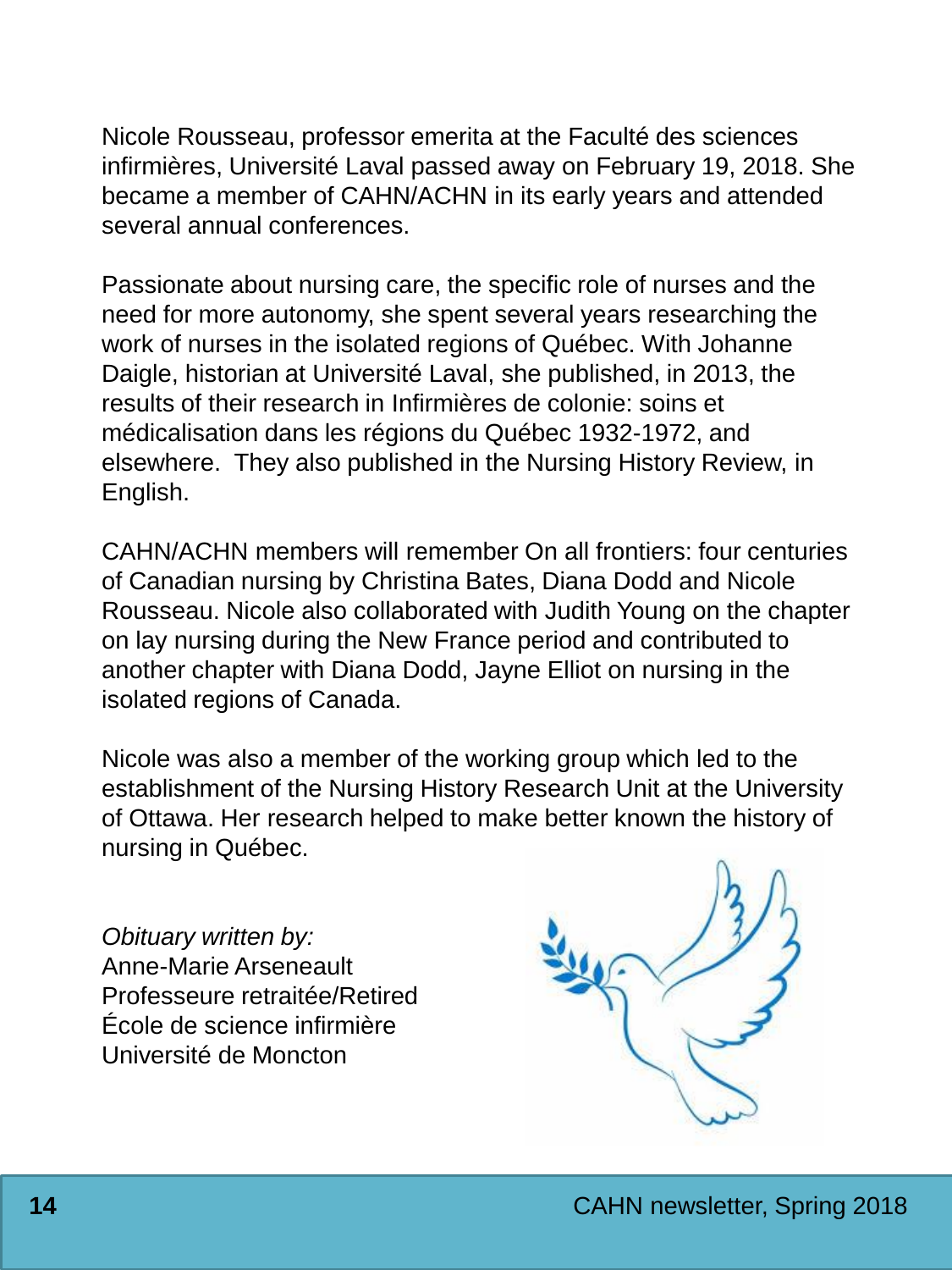## Members of the Board and Committee Members

**President** Helen Vandenberg (2017- 2019) [helen.vandenberg@usask.ca](mailto:helen.vandenberg@usask.ca)

**Vice-President**  Sandra Harrison (2017-2019) [sandra.harrisson@uqtr.ca](mailto:sandra.harrisson@uqtr.ca)

**Past-President**  Lydia Wytenbroek (2017- 2019) [lydia.wytenbroek@gmail.com](mailto:lydia.wytenbroek@gmail.com)

**Treasurer**

Interim: Helen Vandenberg (2018-2019), Lydia Wytenbroek (2018-2019)

**Secretary** Kathy Murphy (2016-2018) [k\\_murphy@telus.net](mailto:k_murphy@telus.net)

**Communications Committee Chair:** to be filled

**Newsletter** Noreen Bolton (2016-2018) [n.bolton@shaw.ca](mailto:n.bolton@shaw.ca)

Evy Nazon (2017-2019) [evy.nazon@uqo.ca](mailto:evy.nazon@uqo.ca)

**Website**  Erin Spinney (2017-2019) [erin.spinney@usask.ca](mailto:erin.spinney@usask.ca)

**Membership Committee Chair:** Linda Quiney (2017- 2019) [lquiney2@telus.net](mailto:lquiney2@telus.net)

**Research and Scholarship Committee Chair:** Geertje Boschma (2017-2019) [Geertje.Boschma@nursing.u](mailto:Geertje.Boschma@nursing.ubc.ca) bc.ca

Carol Helmstadter (2016- 2018) [c.helmstadter@bell.net](mailto:c.helmstadter@bell.net)

Sandra Harrison (2017-2019) [sandra.harrisson@uqtr.ca](mailto:sandra.harrisson@uqtr.ca)

Margaret Scaia (2017-2019) [mrscaia@uvic.ca](mailto:mrscaia@uvic.ca)

**Finance Committee Chair (Interim):** Helen Vandenberg (2018-2019), Evy Nazon (2017-2019) [evy.nazon@uqo.ca](mailto:evya.nazon@uqo.ca)

Lydia Wytenbroek (2018- 2019)

Sandra Harrison (VP) (2017- 2019) [sandra.harrisson@uqtr.ca](mailto:sandra.harrisson@uqtr.ca)

**Nominations Committee** Lydia Wytenbroek (past president) (2017-2019) [lydia.wytenbroek@gmail.com](mailto:lydia.wytenbroek@gmail.com)

**Long-Range Planning Committee** Sandra Harrison (VP) (2017- 2019) [sandra.harrisson@uqtr.ca](mailto:sandra.harrisson@uqtr.ca)

**Members-at-large** Carrie Lee (2016-2018) [carolyn.lee@utoledo.edu](mailto:carolyn.lee@utoledo.edu)

Gloria Stephens (2016-2018) [gloria.stephens@ns.sympatic](mailto:gloria.stephens@ns.sympatico.ca) o.ca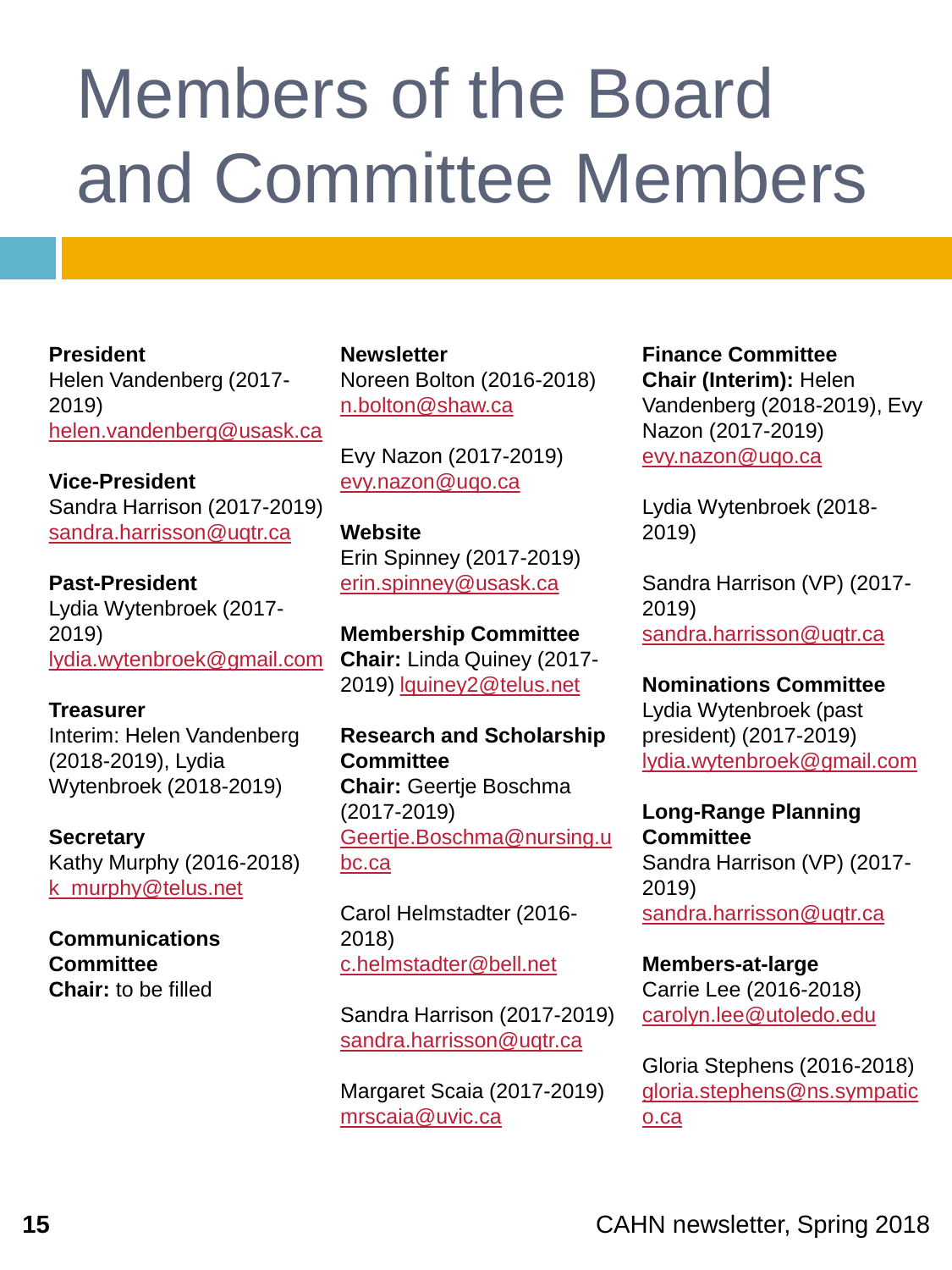# Nursing History Links

#### **Canada**

**[BC History of Nursing Society](http://www.bcnursinghistory.ca/)** 

[Canadian Association for the History](http://www.cahn-achn.ca/) of Nursing

[Canadian Society for the History of](http://cshm-schm.ca/)  **Medicine** 

Consortium for Nursing History [Inquiry at the UBC School of Nursing](http://blogs.ubc.ca/nursinghistory/)

**[Nursing History Nova Scotia](http://www.nursinghistorynovascotia.com/)** 

[Margaret M. Allemang](http://allemang.on.ca/) Society for the History of Nursing

[AMS Nursing History Research Unit:](http://www.health.uottawa.ca/nursing-history/index.htm) University of Ottawa

#### **USA**

[American Association for the History](http://www.histmed.org/)  of Medicine

[American Association for the History](http://www.aahn.org/index.html)  of Nursing

[Barbara Bates Center for the Study](https://www.nursing.upenn.edu/history/)  of the History of Nursing

Center for Nursing History, Ethics, [Human Rights and Innovations:](http://www.nursing.purdue.edu/centersandclinics/cnhehri/collections.php#nurhist)  Purdue University

#### **UK**

[UK Association for the](http://ukahn.org/cms/)  History of Nursing

[Society for the Social](http://www.sshm.org/)  History of Medicine

#### **Australia**

Nursing History Research [Unit: University of Sydney](http://sydney.edu.au/nursing/about_us/our_campus/nursing_history_research_unit.shtml)

#### **Ireland**

[UCD Centre for Nursing](http://www.ucd.ie/icnmh/) and Midwifery History

#### **Europe**

[European Association for](https://eahn.eu/)  the History of Nursing

For more links go to [www.cahn-achn.ca](http://www.cahn-achn.ca/)

#### **Other Links**

David Crawford, Librarian emeritus of McGill University has provided several important bibliographies related to Canadian hospitals, health, medical and nursing history online [here](http://internatlibs.mcgill.ca/).

Several nursing organizations have Facebook, Twitter and other social media accounts. Please 'Like' and/or follow such organizations to support nursing history and stay informed about nursing history events.